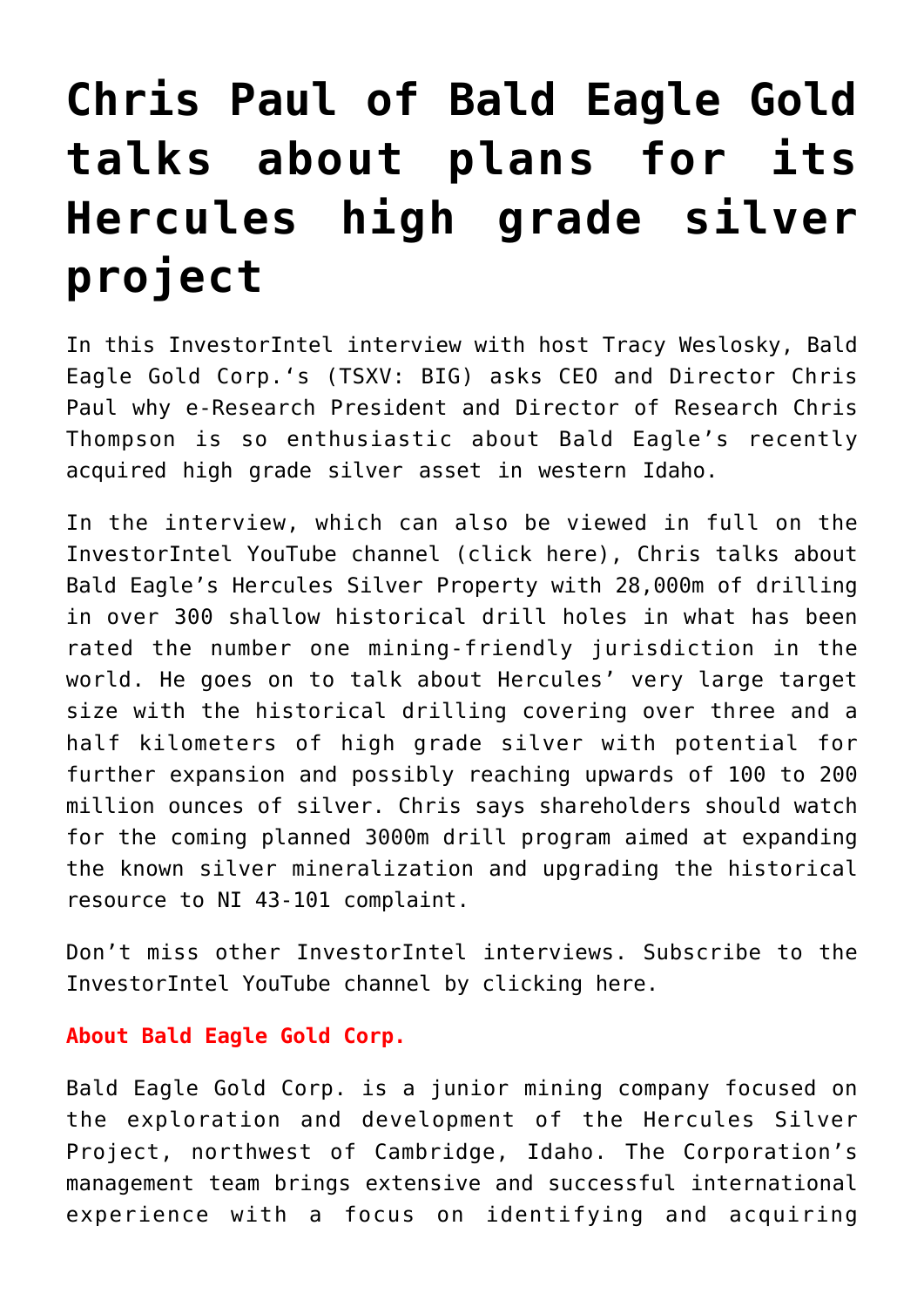prospective and under-explored precious metals properties worldwide. The board of directors have an established track record of creating significant returns for investors and have demonstrated access to capital to advance the development of assets. From time to time, the Corporation may also evaluate the acquisition of other mineral exploration assets and opportunities.

To learn more about Bald Eagle Gold Corp., [click here](https://www.baldeaglegold.com/).

*Disclaimer: Bald Eagle Gold Corp. is an advertorial member of InvestorIntel Corp.*

This interview, which was produced by InvestorIntel Corp., (IIC), does not contain, nor does it purport to contain, a summary of all the material information concerning the "Company" being interviewed. IIC offers no representations or warranties that any of the information contained in this interview is accurate or complete.

This presentation may contain "forward-looking statements" within the meaning of applicable Canadian securities legislation. Forward-looking statements are based on the opinions and assumptions of the management of the Company as of the date made. They are inherently susceptible to uncertainty and other factors that could cause actual events/results to differ materially from these forward-looking statements. Additional risks and uncertainties, including those that the Company does not know about now or that it currently deems immaterial, may also adversely affect the Company's business or any investment therein.

Any projections given are principally intended for use as objectives and are not intended, and should not be taken, as assurances that the projected results will be obtained by the Company. The assumptions used may not prove to be accurate and a potential decline in the Company's financial condition or results of operations may negatively impact the value of its